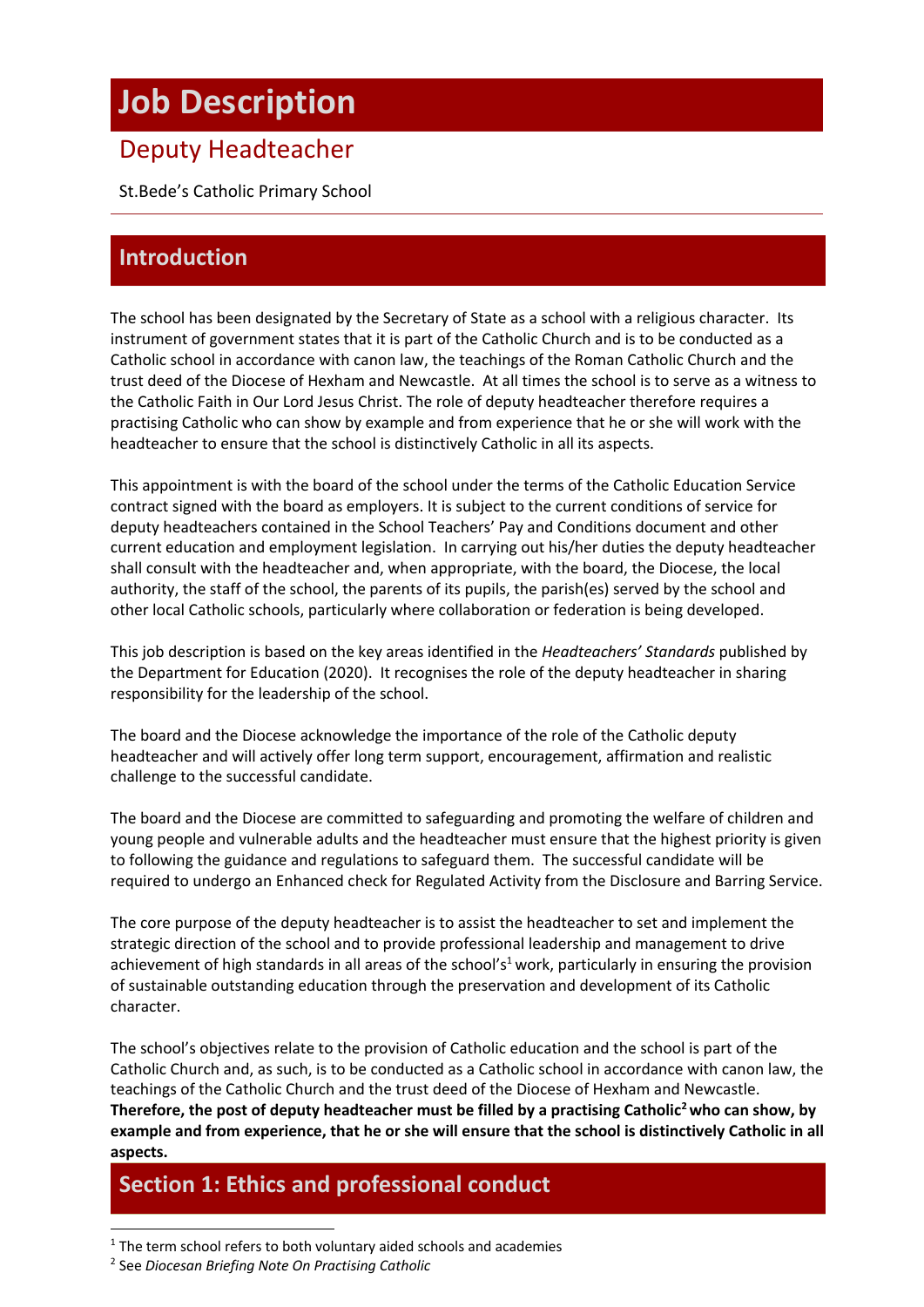Catholic deputy headteachers are expected to demonstrate consistently high standards of principled and professional conduct inspired by Christ and His beatitudes<sup>3</sup> and exemplified by the self-cultivation of virtues, those qualities of character fundamental to the Catholic tradition: faith, hope, love, justice, solidarity, temperance, fortitude and practical wisdom. Catholic deputy headteachers are expected to meet the teachers' standards and be responsible for providing the conditions in which teachers can fulfil them.

In addition, Catholic deputy headteachers uphold and demonstrate the Seven Principles of Public Life at all times. Known as the Nolan principles, these form the basis of the ethical standards expected of public office holders:

- selflessness
- integrity
- objectivity
- accountability
- openness
- honesty
- leadership

Catholic deputy headteachers support the headteacher in their role as custodians of diocesan schools and as such embody the abundant hope the Church has placed in education. Catholic deputy headteachers also support the headteacher with their task of human formation in conformity with Christ and Church teaching, and so uphold ecclesial and public trust in school leadership and maintain high standards of ethics and behaviour. Both within and outside school, Catholic deputy headteachers:

- build relationships of mutual respect rooted in the belief that all are made in the image and likeness of God<sup>4</sup> and at all times observe proper boundaries appropriate to their professional position.
- show tolerance of and respect for the rights of others, recognising differences and respecting cultural diversity within contemporary Britain enabling each person to play their full part in building and sustaining the Common Good.
- uphold fundamental British values, including democracy, the rule of law, individual liberty and mutual respect, and tolerance of those with different faiths and beliefs understanding that such values are rooted in the Catholic understanding of dialogue<sup>5</sup> and the Church's Social Teaching<sup>6</sup>.
- ensure that personal beliefs are not expressed in ways which exploit their position, pupils' vulnerability or might lead pupils to break the law, but are always orientated to the service of others in light of the Gospel.

As leaders of their Catholic school community and profession, deputy headteachers:

- serve in the best interests of the school's pupils.
- conduct themselves in a manner compatible with their influential position in church and society by behaving ethically, fulfilling their professional responsibilities and modelling the virtues of a good citizen of the Kingdom of God.
- uphold their obligation to give account and accept responsibility.
- know, understand, and act within the statutory frameworks which set out their professional duties and responsibilities.
	- take responsibility for their own continued professional development, engaging critically with educational research to further the Church's mission in education.

<sup>&</sup>lt;sup>3</sup> The Gospel of Matthew 5:3-12

<sup>4</sup> The Book of Genesis 1:26-27

<sup>5</sup> *Dialogue and Proclamation*, (1991) Pontifical Council for Inter-Religious Dialogue, Vatican.

<sup>6</sup> *Compendium of the Social Doctrine of the Church*, 2004, Vatican.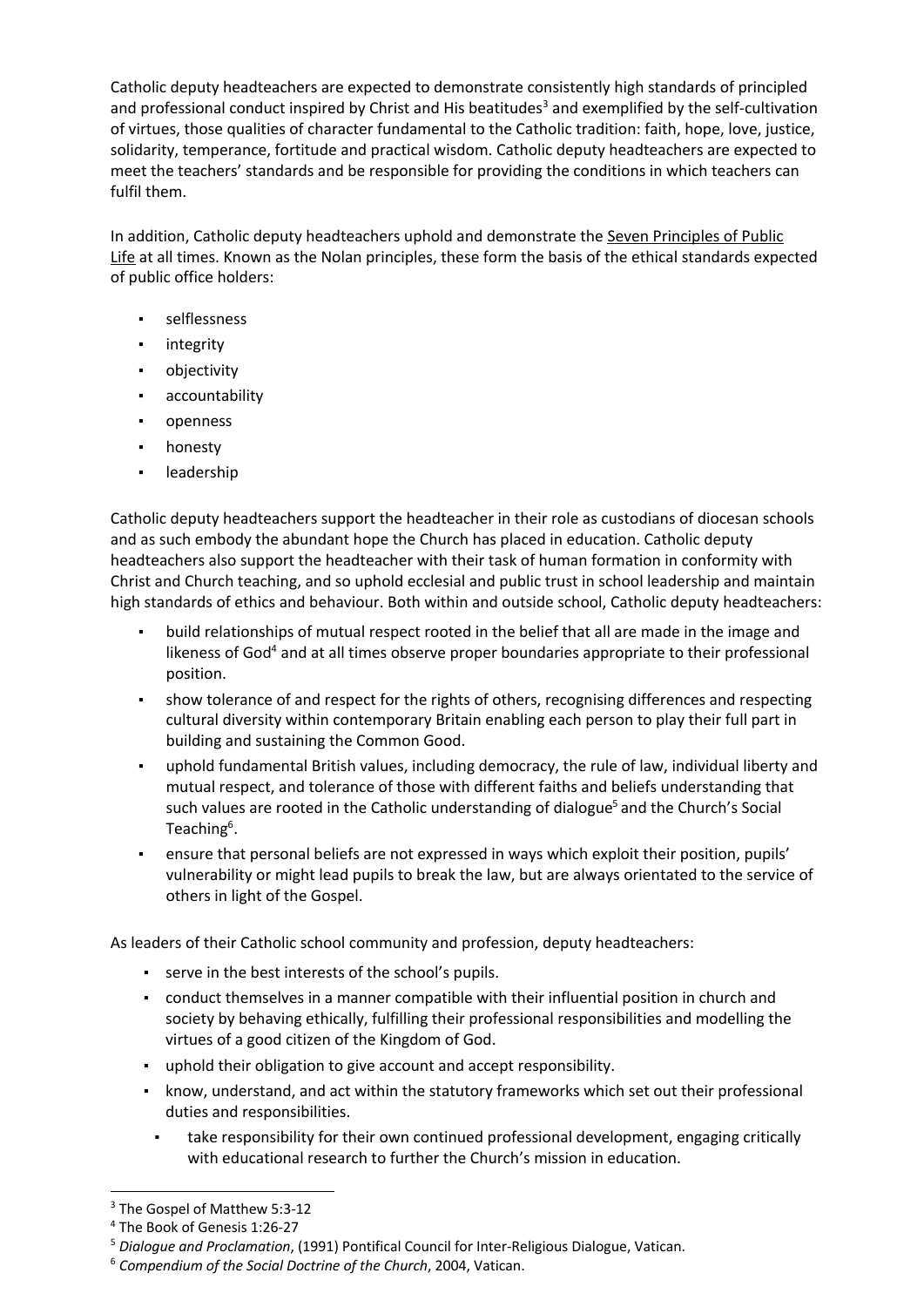make a positive contribution to the wider education system within and without the Catholic sector.

# **Section 2: Headteachers' Standards**

# **1. School culture**

Deputy headteachers work with the headteacher to:

- establish and sustain a Christ centred vision embodied in the school's Catholic mission, ethos and strategic direction in partnership with the parish and Trust, those responsible for governance and through consultation with the school community and diocese.
- create a Christ inspired culture where pupils experience a positive and enriching school life enabling them to flourish.
- uphold ambitious educational standards which reflect the distinctive characteristics of Catholic education<sup>7</sup> and which prepare pupils from all backgrounds for their next phase of education and life.
- promote positive and respectful relationships across the school community and a safe, orderly and inclusive environment which recognises an individual's dignity as made in the image and likeness of God.
- ensure a culture of high staff professionalism rooted in mutual respect, subsidiarity and the pursuit of excellence.

# **2. Teaching**

Deputy headteachers work with the headteacher to:

- establish and sustain high-quality, expert teaching across all subjects and phases, built on an evidence-informed understanding of effective teaching and how pupils learn.
- ensure teaching is underpinned by high levels of subject expertise and approaches which respect the distinct nature of subject disciplines or specialist domains and demonstrate how each discipline and domain contributes to the Christian vision of human flourishing to live life to the full.<sup>8</sup>
- ensure effective use is made of formative assessment.

## **3. Curriculum and assessment**

Deputy headteachers work with headteachers to:

- ensure a broad, structured and coherent curriculum entitlement rooted in the distinctive characteristics of Catholic education which sets out the knowledge, skills, values and virtues that will be taught.
- establish effective curricular leadership, developing subject leaders with high levels of relevant expertise with access to professional and diocesan networks and communities.

 $7$  The distinctive characteristics of Catholic education are 1. The search for excellence, 2. The uniqueness of the individual, 3. The education of the whole person, 4. The education of all and 5. Moral principles <sup>8</sup> The Gospel of John 10:10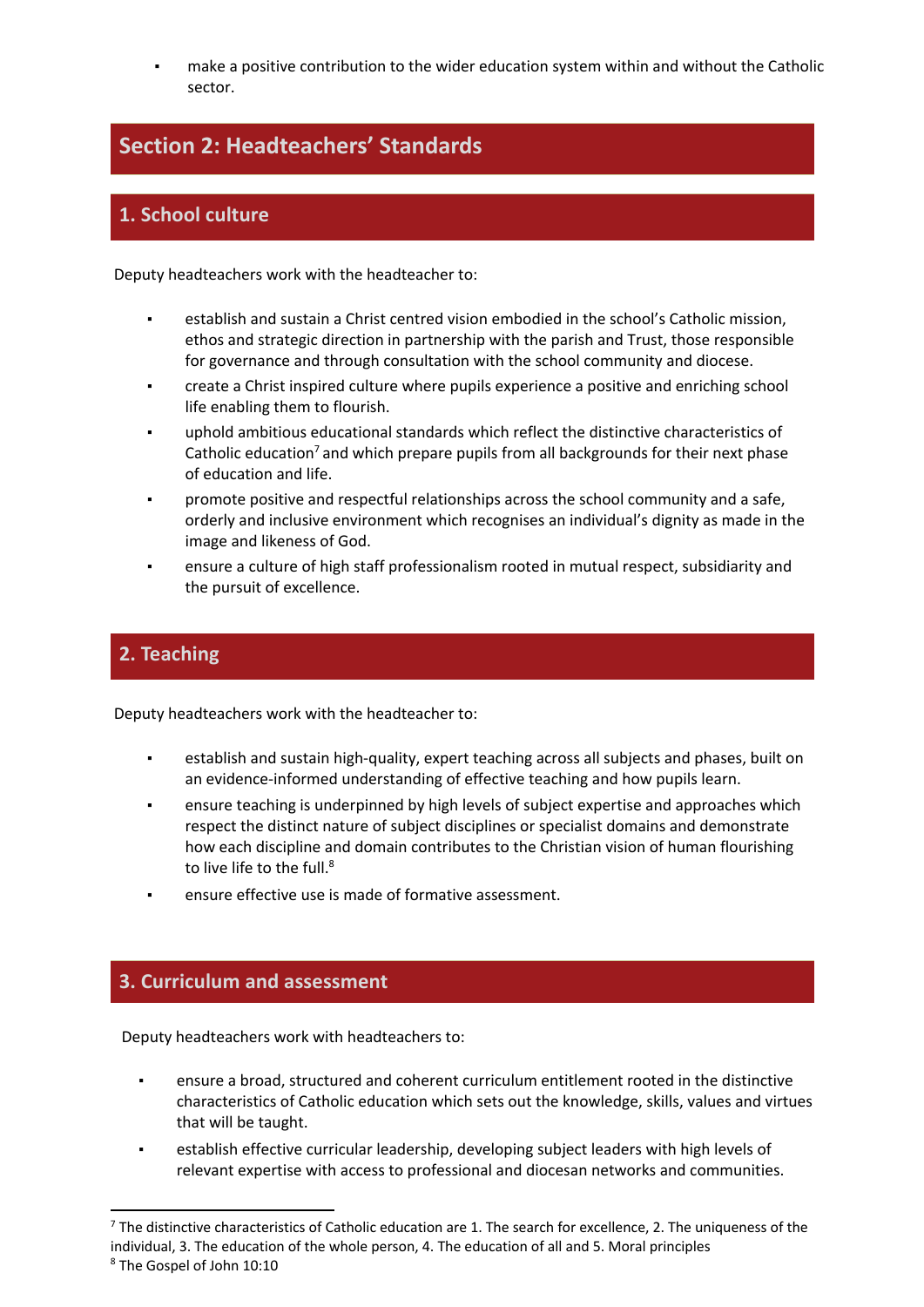- ensure that all pupils are taught to read through the provision of evidence-informed approaches to reading, particularly the use of systematic synthetic phonics in schools that teach early reading.
- ensure valid, reliable and proportionate approaches are used when assessing pupils' knowledge and understanding of the curriculum.

#### **4. Behaviour**

Deputy headteachers work with headteachers to:

- establish and sustain high expectations of behaviour for all pupils, rooted in love, justice and reconciliation and built upon relationships, rules and routines, which are understood clearly by all staff and pupils.
- **•** ensure high standards of pupil behaviour through the promotion of the virtues and courteous conduct in accordance with the school's behaviour policy.
- implement consistent, fair and respectful approaches to managing behaviour.
- ensure that adults within the school lead by example and model and teach the virtues characteristic of a good citizen.

#### **5. Additional and special educational needs and disabilities**

Deputy headteachers work with headteachers to:

- ensure the school holds ambitious expectations for all pupils with additional and special educational needs and disabilities in light of the principles of Catholic Social teaching9 .
- establish and sustain ethos, culture and practices rooted in the distinctive characteristics of Catholic education that enable pupils to access the curriculum and learn effectively.
- ensure the school works effectively in partnership with parents, carers, parish and professionals, to identify the additional needs and special educational needs and disabilities of pupils, providing support and adaptation where appropriate.
- ensure the school fulfils its statutory duties with regard to the SEND code of practice.

#### **6. Professional development**

Deputy headteachers work with headteachers to:

- ensure staff have access to high-quality, sustained professional development opportunities in all key and distinctive aspects, aligned to balance the priorities of whole-school improvement, team and individual needs.
- prioritise the professional development of staff, ensuring effective planning, delivery and evaluation which is consistent with the approaches laid out in the standard for teachers' professional development.

<sup>9</sup> The relevant principles being: the Dignity of the Human Person, the Call to Community and Participation, Rights and Responsibilities, the Preferential Option for the Poor and Solidarity.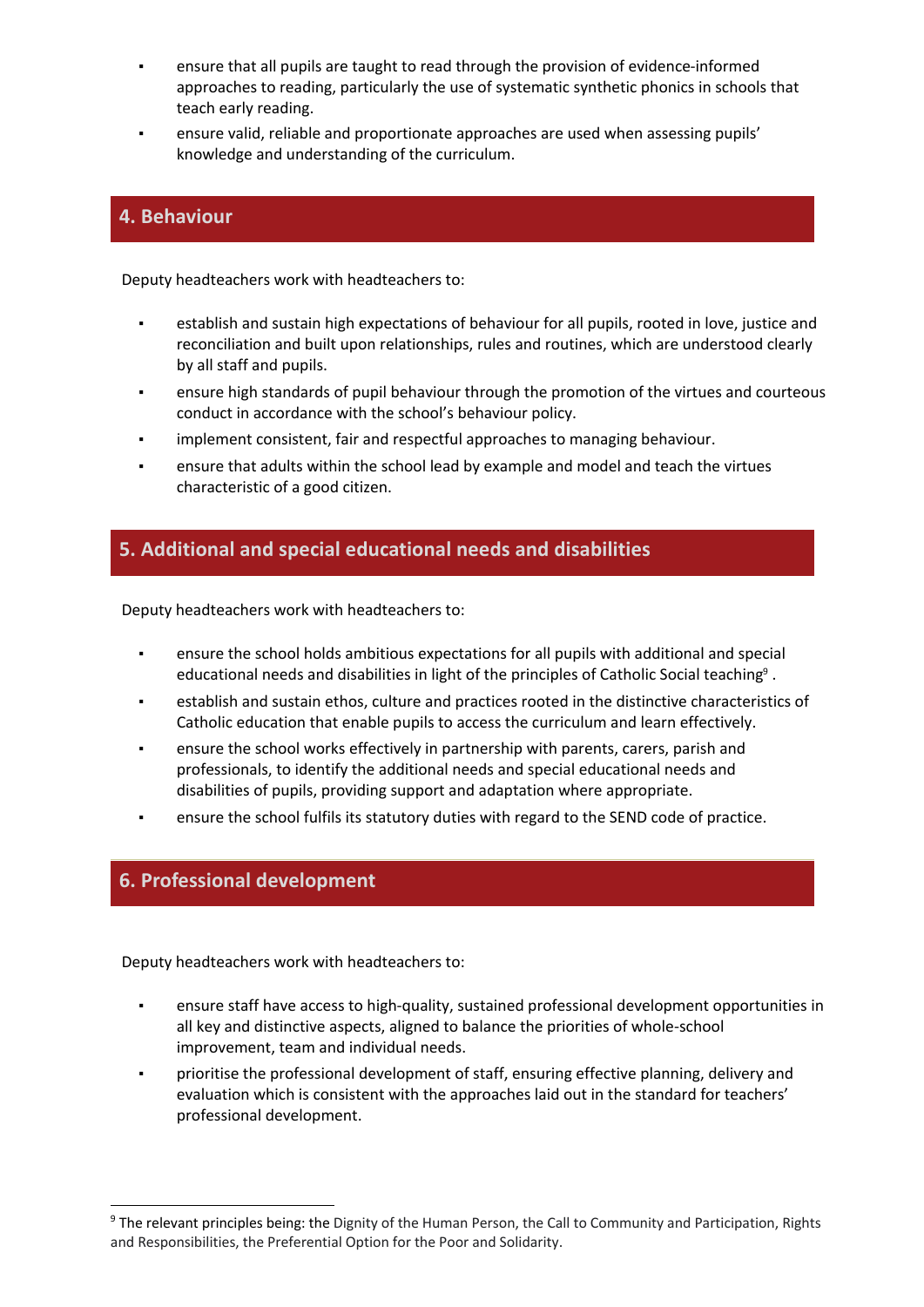ensure that professional development opportunities draw on expert provision from beyond the school, as well as within it, including diocesan and nationally recognised career and professional frameworks and programmes to build capacity and support succession planning.

## **7. Organisational management**

Deputy headteachers work with headteachers to:

- ensure the protection and safety of pupils and staff through effective approaches to safeguarding, as part of the duty of care.
- prioritise and allocate financial resources appropriately, ensuring efficiency, effectiveness and probity in the use of public funds reflecting the school's Catholic mission.
- ensure staff are deployed and managed well with due attention paid to workload.
- establish and oversee systems, processes and policies that enable the school to operate effectively and efficiently and that are rooted in a clear understanding of the Church's mission in education.
- ensure rigorous approaches to identifying, managing and mitigating risk.

## **8. Continuous school improvement**

Deputy headteachers work with headteachers to:

- make use of effective and proportional processes of evaluation to identify and analyse complex or persistent problems and barriers which limit school effectiveness and identify priority areas for improvement.
- develop appropriate evidence-informed strategies for improvement as part of well-targeted plans which are realistic, timely, appropriately sequenced and suited to the school's Catholic context.
- ensure careful and effective implementation of improvement strategies, which lead to sustained school improvement over time.

## **9. Working in partnership**

Deputy headteachers work with headteachers to:

- forge constructive relationships beyond the school, working in partnership with parents, carers, the Parish, Trust, diocese and the local community.
- commit their school to work successfully with other Catholic schools and other schools and organisations in a climate of mutual challenge and support.
- establish and maintain working relationships with fellow professionals and colleagues across other public services to improve educational outcomes for all pupils.

## **10. Governance and accountability**

Deputy headteachers work with headteachers to: